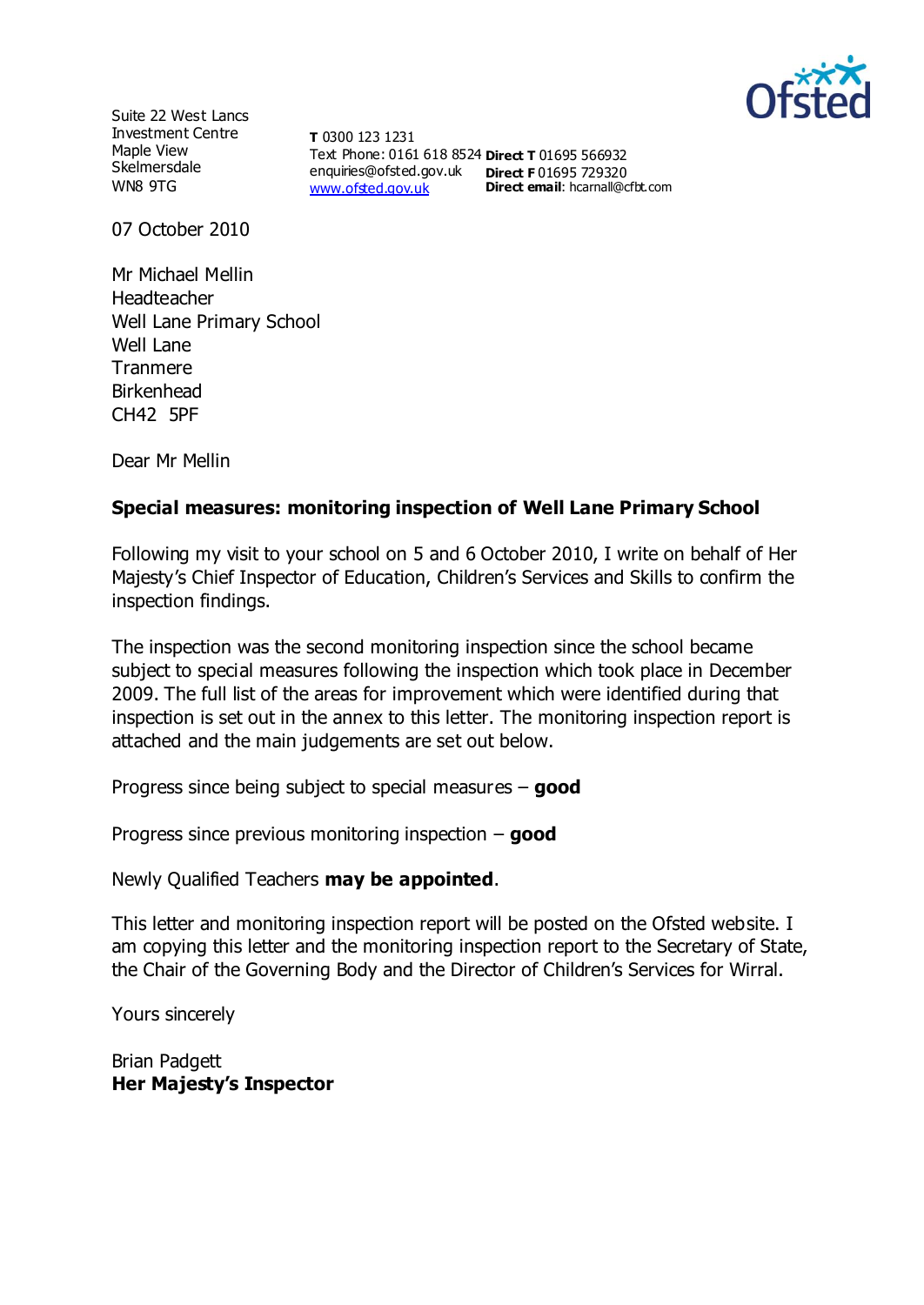# **Annex**



## **The areas for improvement identified during the inspection which took place in December 2009**

Build the school's capacity to work independently of external support by improving the effectiveness of leadership and management at all levels and ensuring that:

- monitoring and evaluation arrangements are rigorous, outcomes are clearly recorded and addressed and clear links made to the implementation of robust improvement planning
- **E** assessment arrangements are accurate and the system to monitor pupils' progress is robust so that any underachievement is quickly identified and tackled
- the governing body regularly reviews and evaluates the school's provision and contributes effectively to helping set its strategic direction
- safeguarding and child protection arrangements comply with current statutory requirements.

Raise standards in English, mathematics and science by ensuring that:

- more activities are provided to increase pupils' eagerness to write in all subjects
- **pupils have more opportunities to improve their speaking skills**
- $\blacksquare$  the presentation of pupils' work is improved, in particular, their handwriting
- there is a consistent approach to teaching mathematical calculation in all classes with regular opportunities for pupils to use and apply their mathematical skills in a range of contexts
- **pupils have regular opportunities to take part in practical science investigations** and have more opportunities to discuss their tasks and record their work independently.

Improve the quality of teaching to a consistently good or better standard by ensuring that:

- all teachers have high expectations of what pupils can achieve in lessons
- **E** assessment information is consistently used to match work precisely to pupils' needs and abilities, in particular, those of the more able
- all teachers use questioning that challenges pupils to think more deeply about their learning
- the management of pupils' behaviour consistently matches the quality of the best practice
- **Permullengilly** pupils are regularly involved in the assessment of their progress, and that marking indicates how they are doing and what they need to do to improve.

Improve the curriculum by ensuring that:

- $\blacksquare$  in Years 1 and 2 it meets the needs and abilities of all pupils
- there are planned opportunities for pupils to practice their basic skills in a range of contexts
- sufficient resources are available so that children in the Early Years Foundation Stage can choose activities during learning outdoors whatever the weather.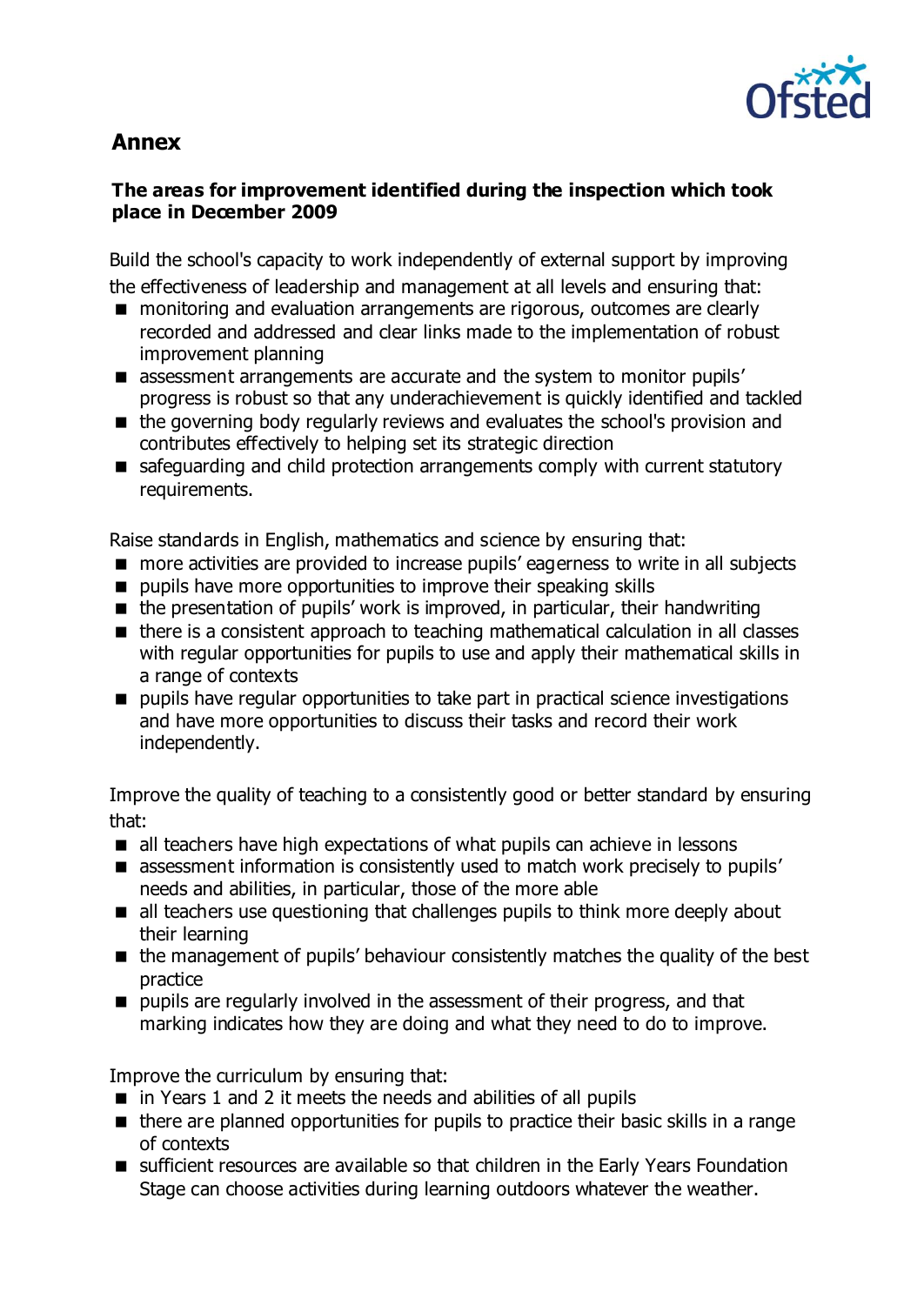

Improve attendance by ensuring that:

**E** arrangements to monitor attendance are rigorous and robust and steps are taken to encourage good attendance and reduce persistent absence.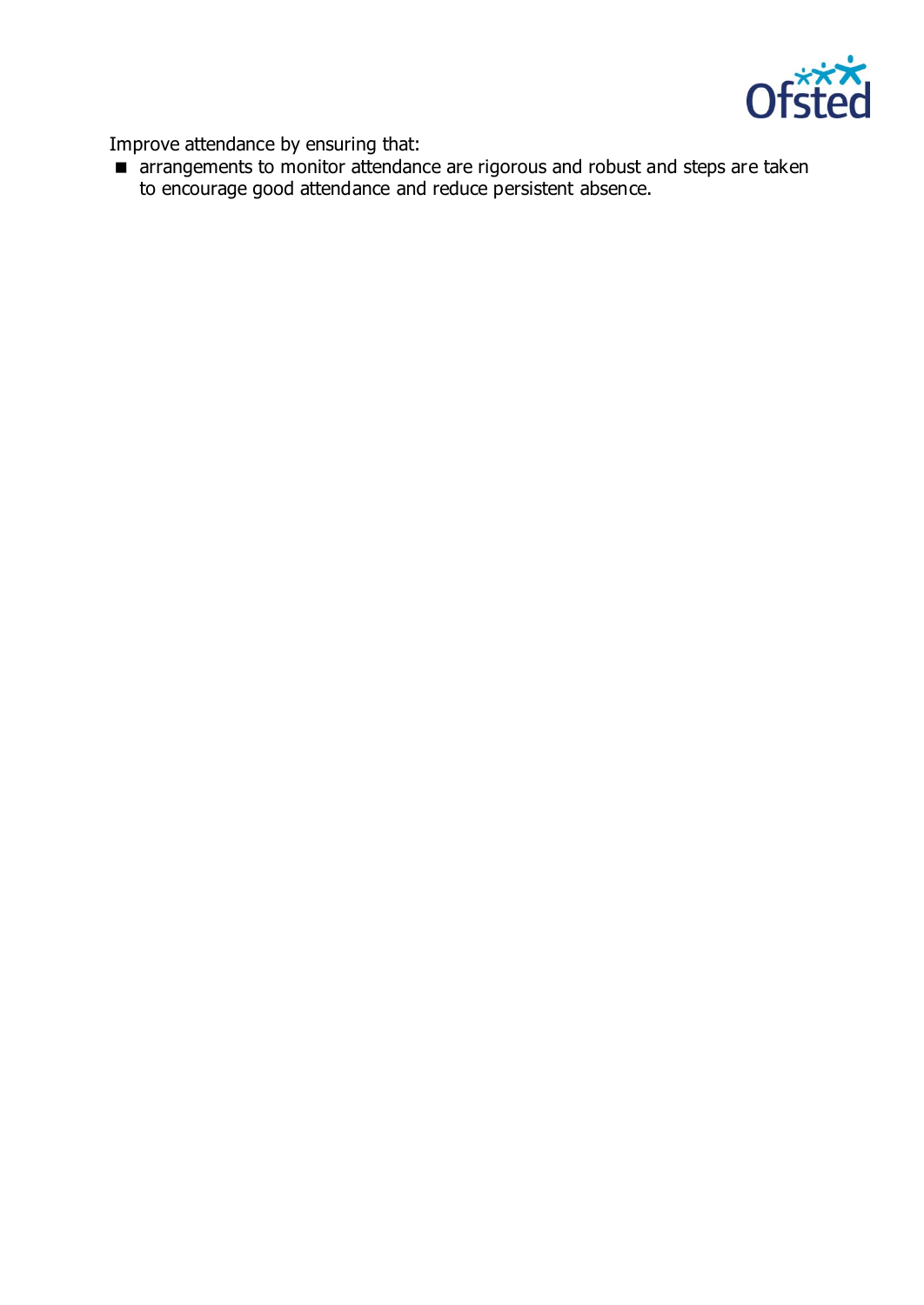

## **Special measures: monitoring inspection of Well Lane Primary School**

## **Report from the second monitoring inspection on 05 and 06 October 2010**

#### **Evidence**

The inspector observed the school's work, scrutinised documents and met with the headteacher, deputy headteacher, the teacher with responsibility for special educational needs, governors, representatives from the local authority, and parents and carers. Teaching was observed in all classes.

## **Context**

Since the first monitoring visit, one teacher has left and several teachers have taken responsibility for different classes.

## **Pupils' achievement and the extent to which they enjoy their learning**

At the time of the first monitoring visit in April, there was concern that pupils in Year 6 would not reach their end-of-year targets and that standards would fall. In the event, attainment in the national end of Key Stage 2 tests improved. In English, the improvement was very significant. All of the pupils did well and more-able pupils attained the highest level. Provisional calculations by the local authority suggest that the value added to pupils' learning during Key Stage 2 in 2009/10 was significantly positive and corresponded to the progress made in its most successful schools. Attainment in English is now in line with the national expectation for 11-year-olds. In mathematics at Year 6 and more generally in basic skills at the end of Key Stage 1, tests and assessments suggest attainment is in the below-average range. However, this represents good progress from low baselines with a clear trend of improvement over two years. The difference between standards in mathematics and those in English are not a matter of concern, but would be if the gap between the two were to grow larger. The overall picture of standards and progress has not changed in the Early Years Foundation Stage. Only about a third of children move to Year 1 with levels of learning and development that equip them to cope with more formal learning. Nonetheless, children make good progress across all the areas of learning during their Nursery and Reception Years.

First-hand observation of pupils' learning suggests the school has accomplished a remarkable turnaround since the first monitoring inspection. In nearly all lessons observed, pupils were fully engaged in what they were doing and trying their very best. Presentation and handwriting were good. Pupils were proud of their work. They knew and followed the classroom routines and responded well to the teachers' insistence on them thinking for themselves, taking responsibility for their work and cooperating with others to make plans and solve problems. Pupils of differing abilities made similar progress. There is more support available to teachers than is seen in most primary schools and teaching assistance makes a substantial contribution to pupils' learning and enjoyment in groups. Pupils' keen interest,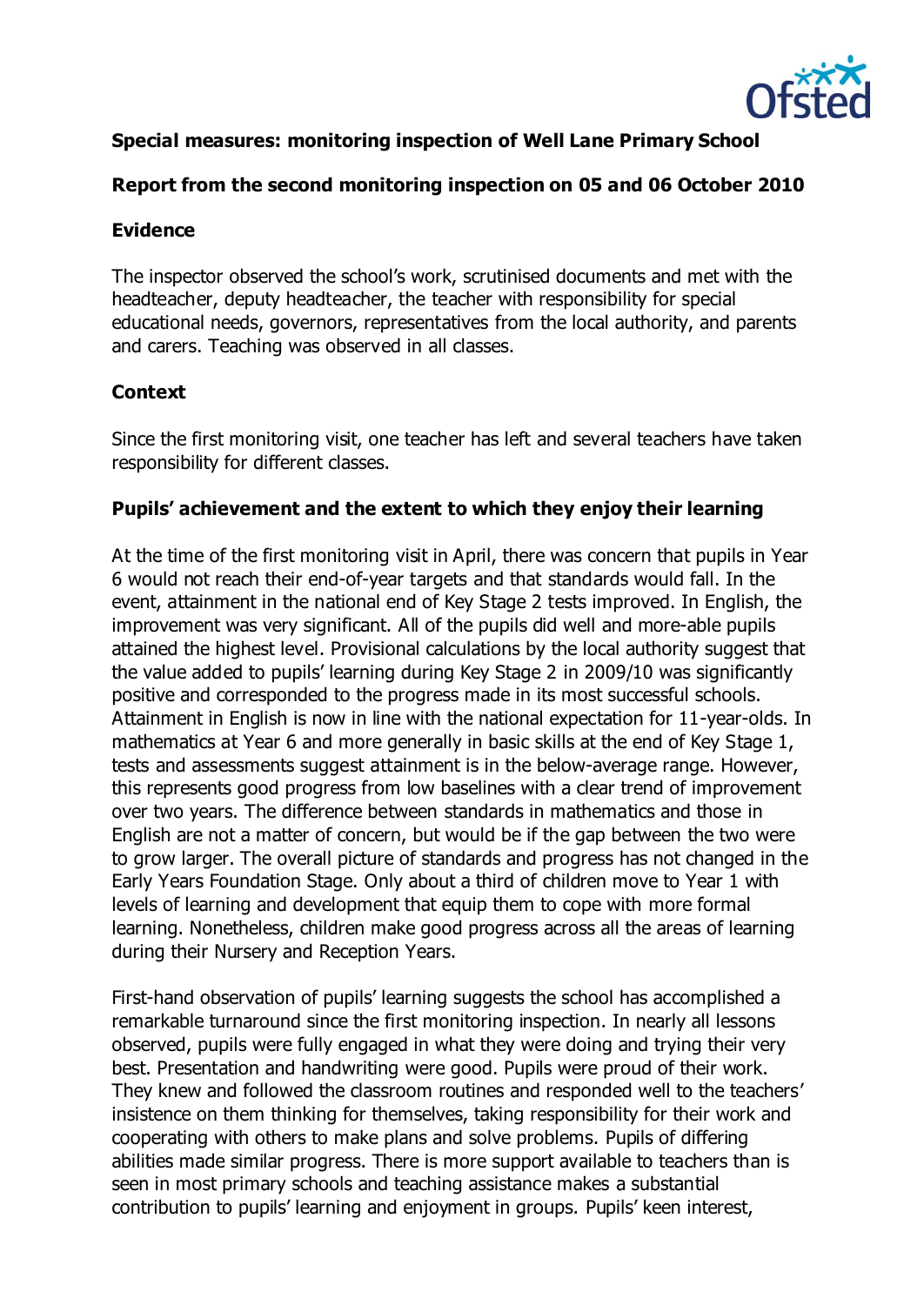

particularly in books and in reading, suggests they thoroughly enjoy their lessons. Parents and carers back up this view. Newcomers to Foundation 1 (Nursery) are settling into the Early Years Foundation Stage very well even though most have no earlier pre-school experience.

Progress since the last monitoring visit on the area for improvement:

■ Raise standards in English, mathematics and science – **good** 

## **Other relevant pupil outcomes**

Pupils' attendance, a key issue for the school to address, remains stubbornly low, at around 92%. Traditionally, the beginning of the autumn term has been a time when attendance is lower than at other times, as parents and carers take advantage of holidays they can afford. However, the current absence rate belies the scale of the effort the school is putting into raising attendance. Teachers, pupils, and parents and carers are in no doubt of the importance of pupils being in school. Special assemblies celebrate the good attendance of individuals and classes. Parents and carers have a clear understanding of the school's position on attendance and agree with it. They know they have a case to make if they want to take children out of school, especially if their current attendance is under 95%. For those pupils with poor attendance, which often reflects deep and pressing family issues, the school works closely with the parents, carers and external agencies to support the child and family.

Punctuality is very good. Very few pupils are late for school. This is the result of concerted action by the school represented in its 'Five to nine, be on time' initiative. As with attendance, parents and carers are in full agreement with the school's stance on punctuality.

The behaviour of pupils is much improved. For the vast majority of pupils, they are far too interested in their work to think about misbehaving. They are making better progress and teachers make sure they know this, rewarding and praising their work. They are prouder of their school. They look smarter. Parents and carers make sure they are in uniform and pupils have new book bags for their reading books. When inappropriate behaviour occurs the school's behaviour management system is clearly and consistently applied. It has been enhanced by the appointment of a learning mentor called the 'behaviour champion'. A particularly effective feature of the behaviour management system is the provision to allow pupils thinking time before they move from a higher level to a lower level on the behaviour scale. Pupils appreciate this chance to pull back and try hard to recover their original level.

Progress since the last monitoring inspection on the area for improvement:

Improve attendance **– good**

## **The effectiveness of provision**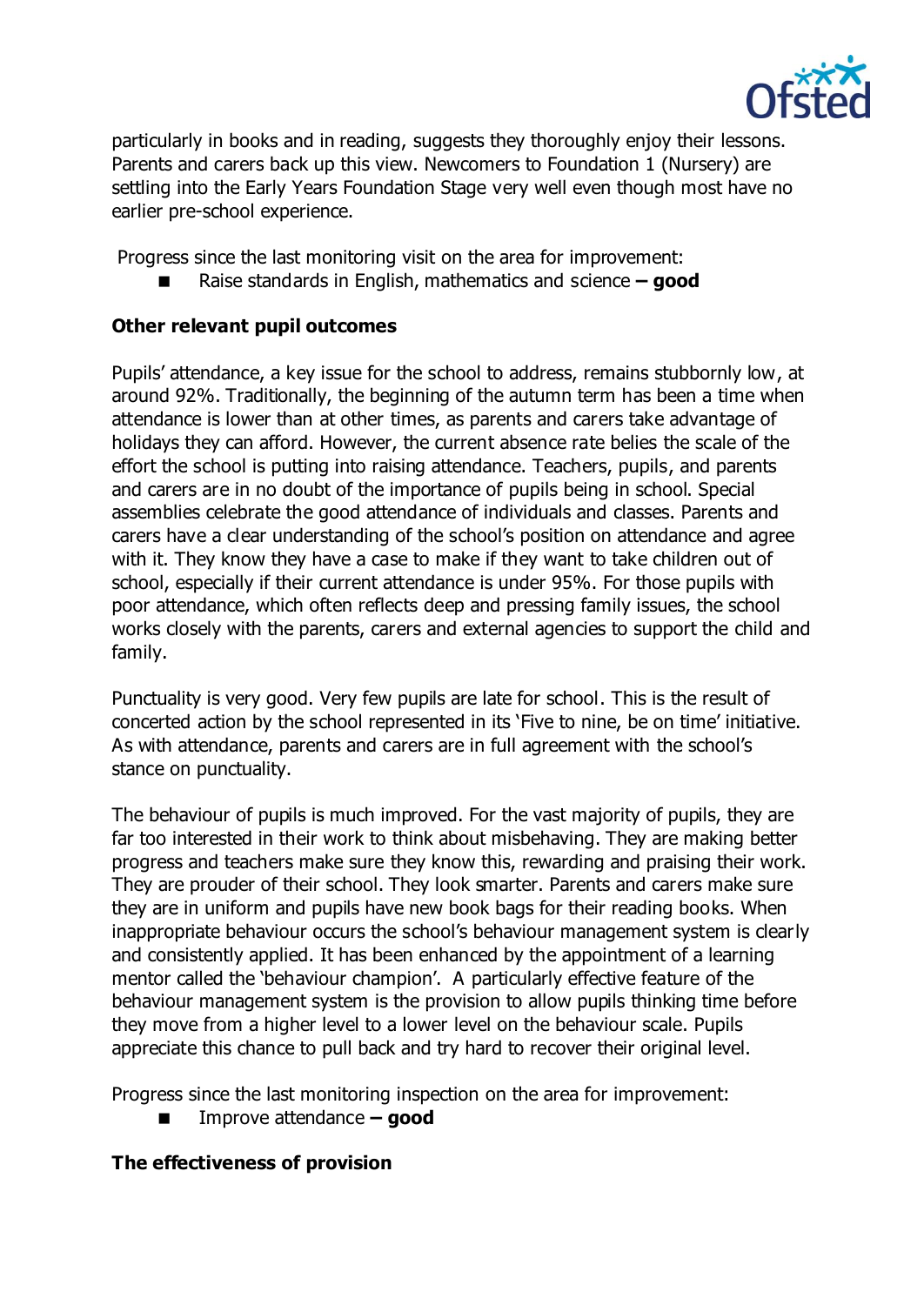

Nearly all the teaching observed during this monitoring inspection was good with none that was inadequate and some that was outstanding. This is a considerable improvement over the last inspection when too much teaching was inadequate. There are several reasons for the improvement. All classrooms, without exception, and corridors provide stimulating environments that support learning. In particular, there has been a transformation in the quality with which the school promotes reading and the enjoyment of reading and this is proving very successful. Teachers' planning is very thorough now, as is their assessment of pupils' work and marking. One of the main reasons for the pupils' increasingly effective learning is because teachers tailor the work to meet pupils' actual learning needs; they do not teach something because it is the next part of a scheme but because it is the next stage in learning. This is well illustrated in Year 1, where the approach of the Early Years Foundation Stage of learning through play has been extended, ensuring an appropriate curriculum and the smoothest of transitions for the many children who are not yet ready for more formal work. Nevertheless, thorough planning ensures that the requirements of the National Curriculum for Year 1 are met. Teachers and teaching assistants work very well together as teams, more effectively than during the last visit. Teaching assistants are now fully involved in teaching groups of pupils.

The main emphasis of the school's curriculum efforts have been on promoting reading and on the development of the outdoor area in the Early Years Foundation Stage. Both have been accomplished very successfully. Pupils are developing an enthusiasm for and enjoyment of books and reading, and parents and carers are enlisted as partners in this work. The development of the outdoor area in the Early Years Foundation Stage has enabled staff to provide as much to interest children outside as inside. It is used imaginatively and is thoroughly enjoyed by the children in all weathers.

Progress since the last monitoring visit on the areas for improvement:

- Improve teaching to a consistently good or better standard **– good**
- **IMPROVE the curriculum good**

## **The effectiveness of leadership and management**

The most significant improvements in the school since the last visit are in the morale of the staff and the leadership of the headteacher. All of the differences between the last and the current visit, including the substantial improvement in the physical appearance of the school, can be attributed to these two factors. The whole staff has pulled together to tackle the issues facing the school. Staff are working very hard and gaining in confidence. They are now beginning to see the positive results of their concerted actions in improving pupils' achievement and enjoyment. The local authority advisers are beginning to recognise examples of good practice from Well Lane and share them with other schools. Pupils are clearly more settled and parents, who have maintained their loyalty to the school, point out many of the improvements with pride. Through its involvement of parents as partners in their children's learning, the school is raising parental interest and aspirations. This was very evident in the reading workshop for parents taking place on the first day of the